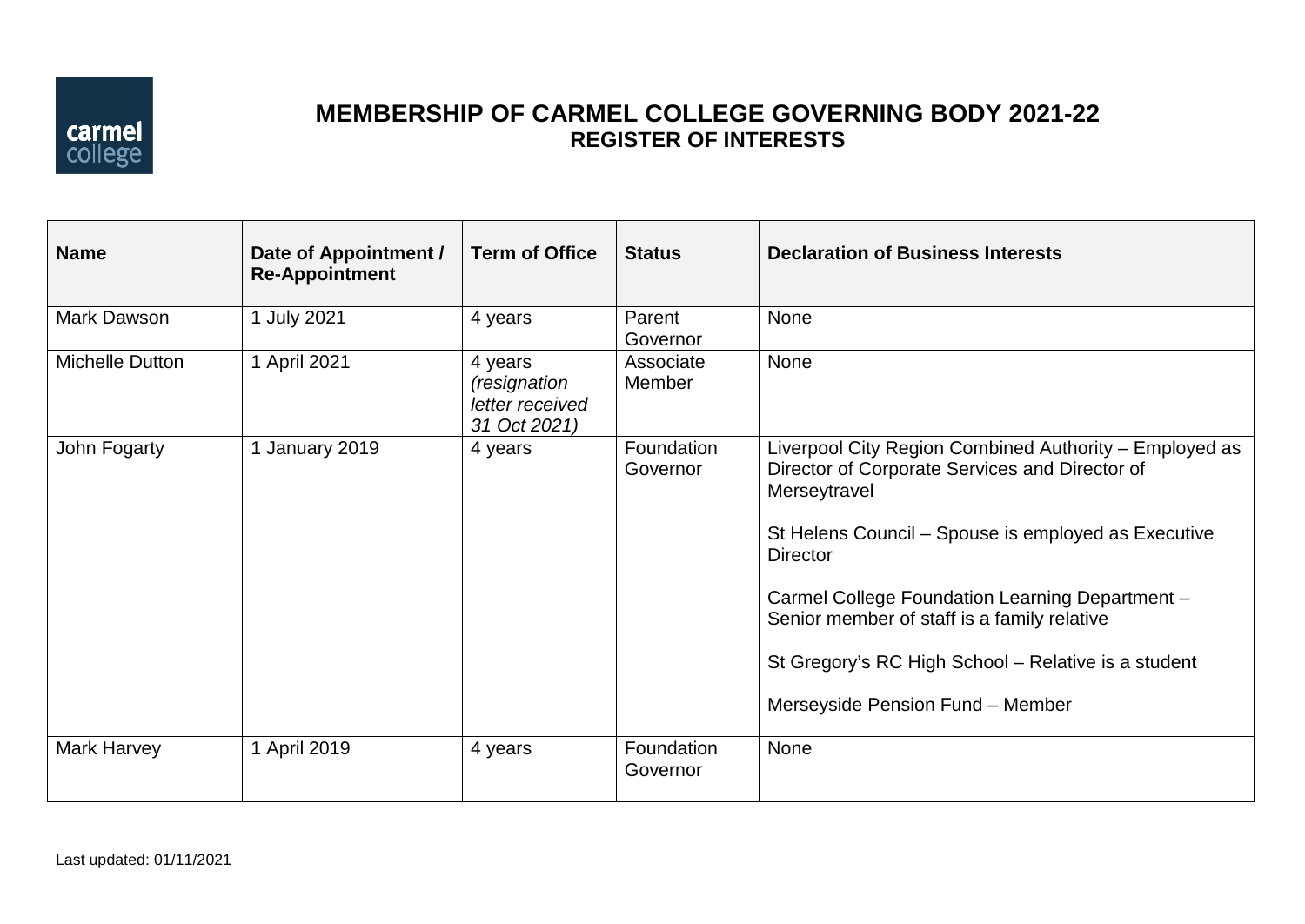| Mike Hill<br>(Principal) | 22 August 2016 | Ex-Officio                                                 | Ex-Officio<br>Governor | Carmel College - Accounting Officer<br>De La Salle School, St Helens - Foundation Governor<br>Archdiocese of Liverpool Secondary School Improvement<br>Trust – Director and Board Member<br>Liverpool Hope University - Senate Member<br>Department of Education - National Leader of Education |
|--------------------------|----------------|------------------------------------------------------------|------------------------|-------------------------------------------------------------------------------------------------------------------------------------------------------------------------------------------------------------------------------------------------------------------------------------------------|
| Susan Jarvis             | 1 July 2019    | 4 years                                                    | Co-Opted<br>Governor   | University of Liverpool - Employed as Deputy Director of<br><b>Heseltine Institute</b>                                                                                                                                                                                                          |
| <b>Andrew Jones</b>      | 1 April 2021   | 4 years                                                    | Co-Opted<br>Governor   | Fairfield Independent Hospital, St Helens - Employed as<br><b>Director of Hospital Services</b><br>Millennium Centre, St Helens - Trustee and Vice Chair of<br><b>Board</b>                                                                                                                     |
| David Lawson             | 1 July 2019    | 4 years<br>(resignation<br>letter received<br>20 Oct 2021) | Foundation<br>Governor | Edge Hill University - Employee<br>Archdiocese of Liverpool - Deacon                                                                                                                                                                                                                            |
| <b>Oliver Maddock</b>    | 1 April 2019   | 4 years                                                    | Foundation<br>Governor | Mazars LLP - Employed as Associate Client Advisor<br>Association of Accounting Technicians - Member<br>Rugby Football League Limited - Employed as a Match<br>Official (graded/professional game)<br>Warrington Rugby League Referees' Society - Member,<br>Treasurer and Secretary (voluntary) |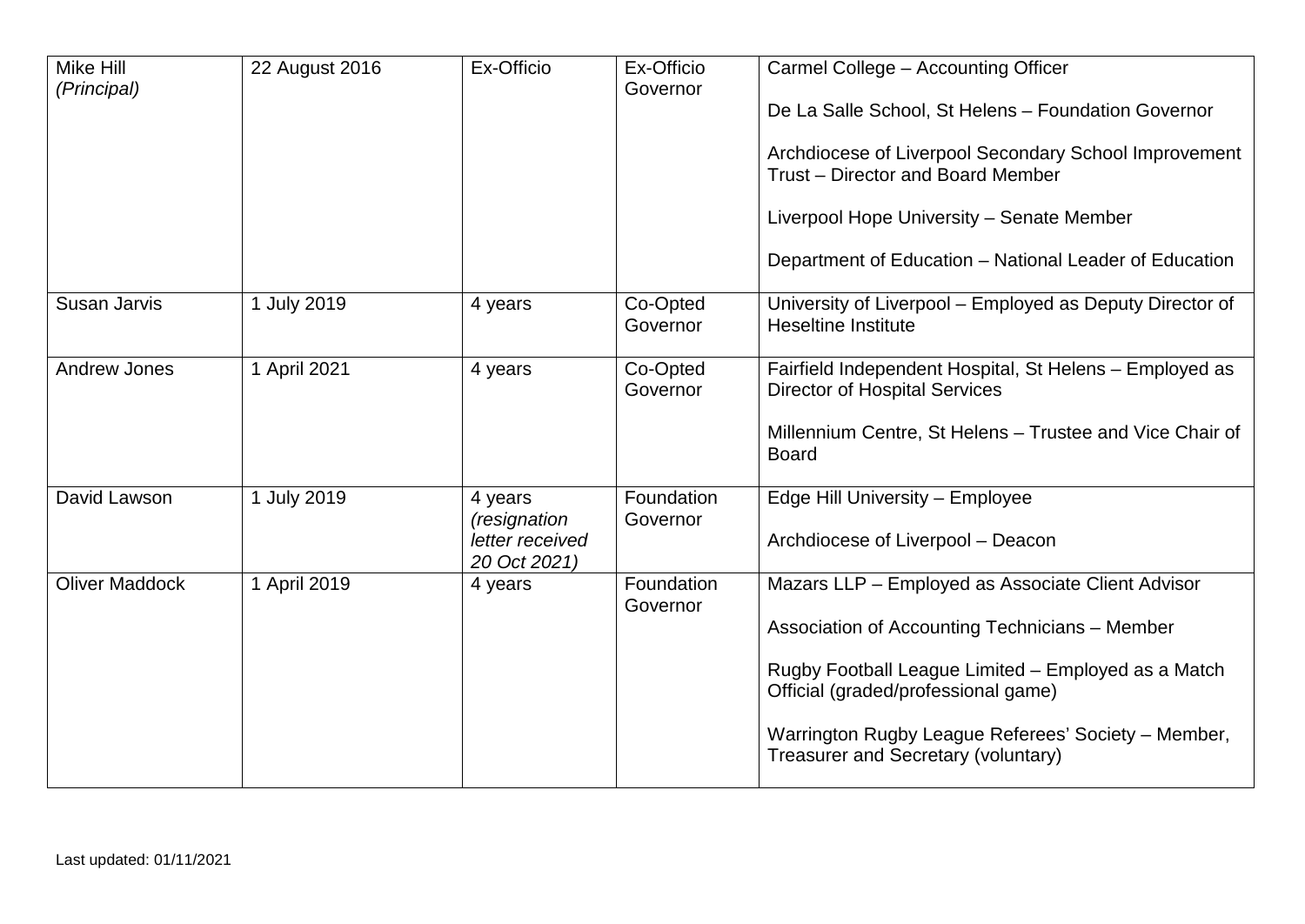|                        |                 |         |                        | Sacred Heart Catholic Primary School, Warrington -<br>Foundation Governor and Vice Chair of Governors<br>Warrington South CLP - Elected Executive Committee<br>Member                                                              |
|------------------------|-----------------|---------|------------------------|------------------------------------------------------------------------------------------------------------------------------------------------------------------------------------------------------------------------------------|
| <b>Michael Martin</b>  | 1 March 2018    | 4 years | Foundation<br>Governor | None                                                                                                                                                                                                                               |
| <b>Tracy Mawson</b>    | 1 February 2019 | 4 years | Co-Opted<br>Governor   | St Helens Chamber - Chief Executive and Board Director<br>St Helens Council Town Deal Board - Member<br>St Helens Council Climate Change Commission -<br>Member                                                                    |
| <b>Thomas Mitchell</b> | 1 March 2018    | 4 years | Foundation<br>Governor | Lancaster City Council - Employee<br>Lancaster and Morecambe District Law Society -<br><b>Committee Member</b><br>Haydock High School – relative is a teacher                                                                      |
| <b>Conal Neafcy</b>    | 1 July 2019     | 4 years | Foundation<br>Governor | None                                                                                                                                                                                                                               |
| <b>Andrew Rannard</b>  | 1 February 2019 | 4 years | Foundation<br>Governor | De La Salle School, St Helens - Headteacher and<br>Governor<br>De La Salle Academy, Liverpool - Foundation Trustee<br>Archdiocese of Liverpool Secondary School Improvement<br>Trust - Director<br><b>Career Connect - Trustee</b> |